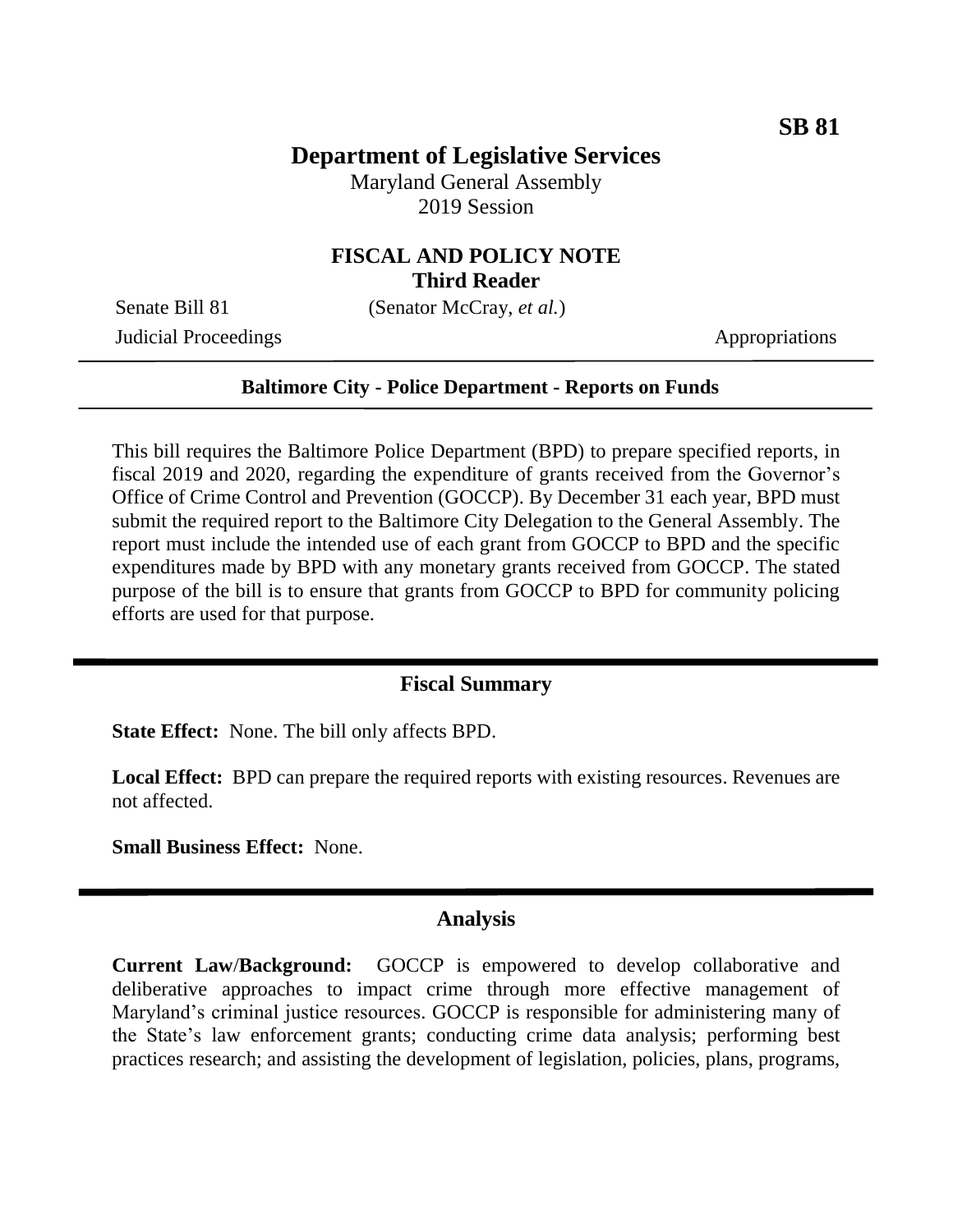and budgets related to the reduction and prevention of crime, violence, delinquency, and substance abuse.

GOCCP plans, promotes, and funds efforts with government entities, private organizations, and the community to advance public policy, enhance public safety, reduce crime and juvenile delinquency, and serve victims. Examples of grants administered by GOCCP include:

- Edward J. Byrne Memorial Justice Assistance Grant;
- Community Program Fund;
- Gun Violence Reduction Grant:
- Title II Juvenile Justice Delinquency Prevention Formula Grant;
- Law Enforcement Training Scholarship Program;
- Maryland Victims of Crime Fund;
- State Aid for Police Protection Fund:
- School Bus Safety Enforcement Fund;
- Sex Offender and Compliance Enforcement in Maryland; and
- STOP (Services \* Training \* Officers \* Prosecutors) Violence Against Women Formula Grant Program.

Since fiscal 2015, GOCCP has awarded more than \$100 million in grant funding to entities in Baltimore City. In October 2018, the Governor announced awards totaling \$12 million to Baltimore City to supplement local law enforcement efforts through the creation of a new program to curb violence, the development of a new state-of-the-art computer system to provide officers with real-time data, and funding for 75 police officers whose primary jobs are community policing. The Governor's proposed fiscal 2020 budget for GOCCP includes funding to provide local law enforcement grants of approximately \$2.9 million for the Baltimore City Crime Prevention Initiative, \$9.2 million for the Baltimore City Police Department, and \$3.6 million for the Baltimore City Safe Streets Program.

## **Additional Information**

**Prior Introductions:** HB 1259 of 2018, a similar bill, passed the House with amendments and received a hearing in the Senate Education, Health, and Environmental Affairs Committee, but no further action was taken.

**Cross File:** None.

SB 81/ Page 2 **Information Source(s):** Baltimore City; Governor's Office of Crime Control and Prevention; Department of Legislative Services